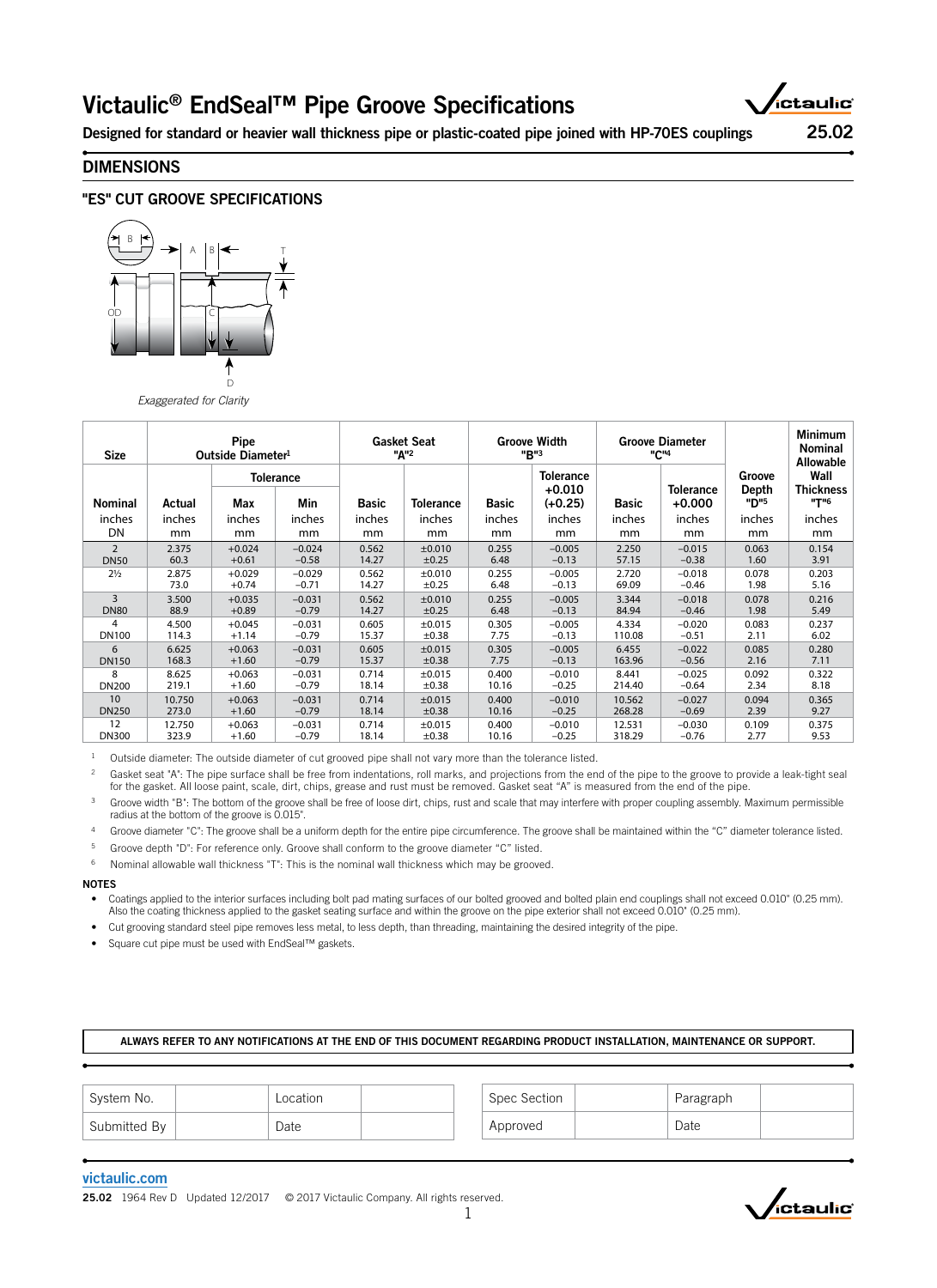# DIMENSIONS

# "ES" ROLL GROOVE SPECIFICATIONS



*Exaggerated for clarity*

| <b>Size</b>    | Pipe<br>Outside Diameter <sup>1</sup> |          |                  | <b>Gasket Seat</b><br>"A" <sup>2</sup> |                  | <b>Groove Width</b><br>"B"3 |                       | <b>Groove Diameter</b><br>"C" <sup>4</sup> |                              |                           | <b>Minimum</b><br><b>Nominal</b><br><b>Allowable</b> | Max<br><b>Allowable</b>             |
|----------------|---------------------------------------|----------|------------------|----------------------------------------|------------------|-----------------------------|-----------------------|--------------------------------------------|------------------------------|---------------------------|------------------------------------------------------|-------------------------------------|
|                |                                       |          | <b>Tolerance</b> |                                        |                  |                             | <b>Tolerance</b>      |                                            |                              | Groove                    | Wall                                                 | <b>Flare</b>                        |
| <b>Nominal</b> | Actual                                | Max      | Min              | <b>Basic</b>                           | <b>Tolerance</b> | <b>Basic</b>                | $+0.010$<br>$(+0.25)$ | <b>Basic</b>                               | <b>Tolerance</b><br>$+0.000$ | Depth<br>"D" <sup>5</sup> | <b>Thickness</b><br><b>"T"6</b>                      | <b>Diameter</b><br>"F" <sup>7</sup> |
| inches         | inches                                | inches   | inches           | inches                                 | inches           | inches                      | inches                | inches                                     | inches                       | inches                    | inches                                               | inches                              |
| DN             | mm                                    | mm       | mm               | mm                                     | mm               | mm                          | mm                    | mm                                         | mm                           | mm                        | mm                                                   | mm                                  |
| $\overline{2}$ | 2.375                                 | $+0.024$ | $-0.024$         | 0.572                                  | $-0.020$         | 0.250                       | $+0.015$              | 2.250                                      | $-0.015$                     | 0.063                     | 0.065                                                | 2.48                                |
| <b>DN50</b>    | 60.3                                  | $+0.61$  | $-0.61$          | 14.53                                  | $-0.51$          | 6.35                        | $+0.38$               | 57.15                                      | $-0.38$                      | 1.60                      | 1.65                                                 | 63.0                                |
| $2\frac{1}{2}$ | 2.875                                 | $+0.029$ | $-0.029$         | 0.572                                  | $-0.020$         | 0.250                       | $+0.015$              | 2.720                                      | $-0.018$                     | 0.078                     | 0.083                                                | 2.98                                |
|                | 73.0                                  | $+0.74$  | $-0.74$          | 14.53                                  | $-0.51$          | 6.35                        | $+0.38$               | 69.09                                      | $-0.46$                      | 1.98                      | 2.11                                                 | 75.7                                |
| 3              | 3.500                                 | $+0.035$ | $-0.031$         | 0.572                                  | $-0.020$         | 0.250                       | $+0.015$              | 3.344                                      | $-0.018$                     | 0.083                     | 0.083                                                | 3.60                                |
| <b>DN80</b>    | 88.9                                  | $+0.89$  | $-0.79$          | 14.53                                  | $-0.51$          | 6.35                        | $+0.38$               | 84.94                                      | $-0.46$                      | 2.11                      | 2.11                                                 | 91.4                                |
| 4              | 4.500                                 | $+0.045$ | $-0.031$         | 0.610                                  | $-0.020$         | 0.300                       | $+0.020$              | 4.334                                      | $-0.020$                     | 0.083                     | 0.083                                                | 4.60                                |
| DN100          | 114.3                                 | $+1.14$  | $-0.79$          | 15.49                                  | $-0.51$          | 7.62                        | $+0.51$               | 110.08                                     | $-0.51$                      | 2.11                      | 2.11                                                 | 116.8                               |
| 6              | 6.625                                 | $+0.063$ | $-0.031$         | 0.610                                  | $-0.020$         | 0.300                       | $+0.020$              | 6.455                                      | $-0.022$                     | 0.085                     | 0.109                                                | 6.73                                |
| <b>DN150</b>   | 168.3                                 | $+1.60$  | $-0.79$          | 15.49                                  | $-0.51$          | 7.62                        | $+0.51$               | 163.96                                     | $-0.56$                      | 2.16                      | 2.77                                                 | 170.9                               |
| 8              | 8.625                                 | $+0.063$ | $-0.031$         | 0.719                                  | $-0.020$         | 0.390                       | $+0.020$              | 8.441                                      | $-0.025$                     | 0.092                     | 0.109                                                | 8.80                                |
| <b>DN200</b>   | 219.1                                 | $+1.60$  | $-0.79$          | 18.26                                  | $-0.51$          | 9.91                        | $+0.51$               | 214.40                                     | $-0.64$                      | 2.34                      | 2.77                                                 | 223.5                               |
| 10             | 10.750                                | $+0.063$ | $-0.031$         | 0.719                                  | $-0.020$         | 0.390                       | $+0.020$              | 10.562                                     | $-0.027$                     | 0.094                     | 0.134                                                | 10.92                               |
| <b>DN250</b>   | 273.0                                 | $+1.60$  | $-0.79$          | 18.26                                  | $-0.51$          | 9.91                        | $+0.51$               | 268.28                                     | $-0.69$                      | 2.39                      | 3.40                                                 | 277.4                               |
| 12             | 12.750                                | $+0.063$ | $-0.031$         | 0.719                                  | $-0.020$         | 0.390                       | $+0.020$              | 12.531                                     | $-0.030$                     | 0.109                     | 0.156                                                | 12.92                               |
| <b>DN300</b>   | 323.9                                 | $+1.60$  | $-0.79$          | 18.26                                  | $-0.51$          | 9.91                        | $+0.51$               | 318.29                                     | $-0.76$                      | 2.77                      | 3.96                                                 | 328.2                               |

<sup>1</sup> Outside diameter: The outside diameter of roll grooved pipe shall not vary more than the tolerance listed.

Gasket seat "A": The pipe surface shall be free from indentations, roll marks, and projections from the end of the pipe to the groove to provide a leak-tight seal<br>for the gasket. All loose paint, scale, dirt, chips, grease

Groove width "B": The bottom of the groove shall be free of loose dirt, chips, rust and scale that may interfere with proper coupling assembly. Corners at bottom of groove must be radiused. For IPS pipe, 0.04"R on 2 – 12" (DN50 – DN300).

4 Groove diameter "C": The groove shall be a uniform depth for the entire pipe circumference. The groove shall be maintained within the "C" diameter tolerance listed.

5 Groove depth "D": For reference only. Groove shall conform to the groove diameter "C" listed.

6 Nominal allowable wall thickness "T": This is the nominal wall thickness which may be grooved.

7 Maximum allowable end flare diameter "F". Measured at the most extreme pipe end diameter square cut or beveled.

### NOTES

The coating thickness applied to the gasket seating surface and within the groove on the pipe exterior shall not exceed 0.010" (0.25 mm). Also, coatings applied to the interior surfaces including bolt pad mating surfaces o

• Roll grooving removes no metal, cold forming a groove by the action of an outer grooving roll being forced into pipe as it is rotated by an inner support roll.

• Square cut pipe must be used with EndSeal™ gaskets.